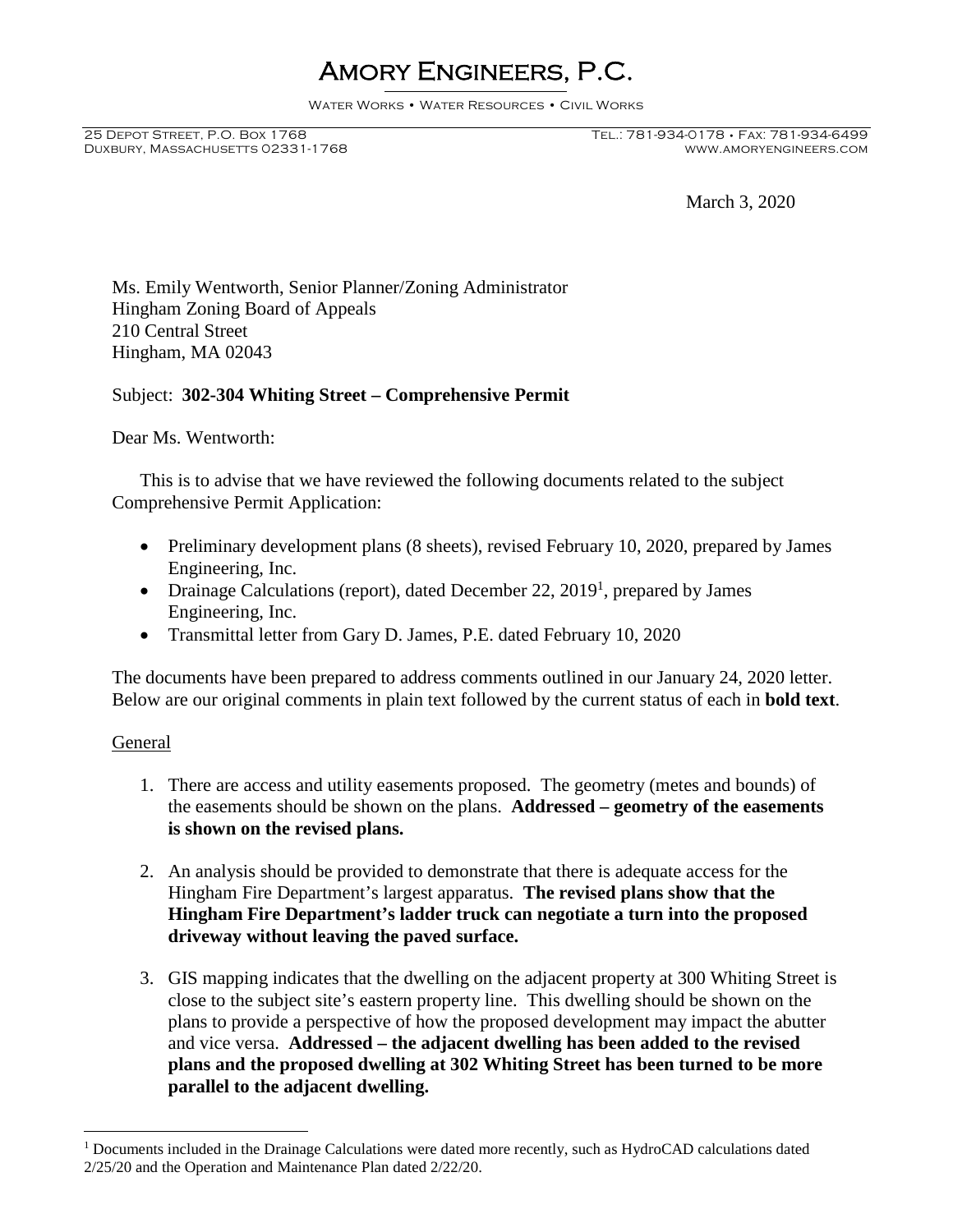Ms. Emily Wentworth March 3, 2020 Page 2

- 4. Proposed grading indicates that the highest portion of the site will be lowered by about two feet. We understand that this is proposed to reduce the slope of the driveway coming up from Whiting Street. However, it appears that much of the remainder of the cut portions of the site could be regraded to reduce the amount of material that would be removed from the site. Proposed grading should be adjusted to provide for a balanced site to the maximum extent practicable. **Grades have been modified slightly. However, there will still be a net export of material. We note that at the public hearing on February 11, 2020, Mr. James explained that the reason for creating a net export is because much of the site has been stripped of topsoil and the intention is to trade exported gravel for topsoil to finish the site.**
- 5. The size of the proposed dwellings should be clarified. The civil site plans show them to be 24-ft. x 36-ft. whereas the architectural plans show them to be 24-ft. x 28-ft. **Addressed – the revised plans show the size of the proposed dwellings consistent with the architectural plans (24-ft. x 28-ft.).**
- 6. There appears that there may be some type of curb or berm on the northwest side of the driveway from the cutout for the catch basin extending about 38 feet southwest. We assume this would be to channel stormwater to the catch basin, however, it is not labeled. **Addressed – the proposed Cape Cod berm is labeled on the revised plans.**
- 7. Sight distance triangles at the driveway intersection with Whiting Street should be shown on the plans. **Addressed – sight distance triangles are shown on the revised plans and indicate adequate sight distance in each direction.**
- 8. Proposed landscaping should be shown on the plans. **Addressed a landscaping plan has been added to the revised plan set.**
- 9. It appears that the plans are orientated so that north is toward the top of the page, however, no north arrows are shown on the plans. **Addressed – north arrows have been added.**

# Drainage and Erosion Control

1. Drainage calculations should be provided to document that post-development runoff will not exceed existing conditions. Calculations should include infiltration system sizing. **The submitted drainage calculations indicate that post-development runoff from the site will not exceed existing conditions. We note that the revised plans show a 6-inch overflow pipe from the subsurface infiltration system in the front yard of 304 Whiting Street. Hingham DPW and MassDOT would likely not allow this direct discharge into the Whiting Street layout. We asked Mr. James to forward his HydroCAD model so that we could revise it and model the effects of eliminating the overflow pipe. Without the overflow pipe, the subsurface system is capable of fully infiltrating all runoff from storms up to and including the 25-year event. During the 100-year storm event the system would infiltrate most runoff but during the peak of**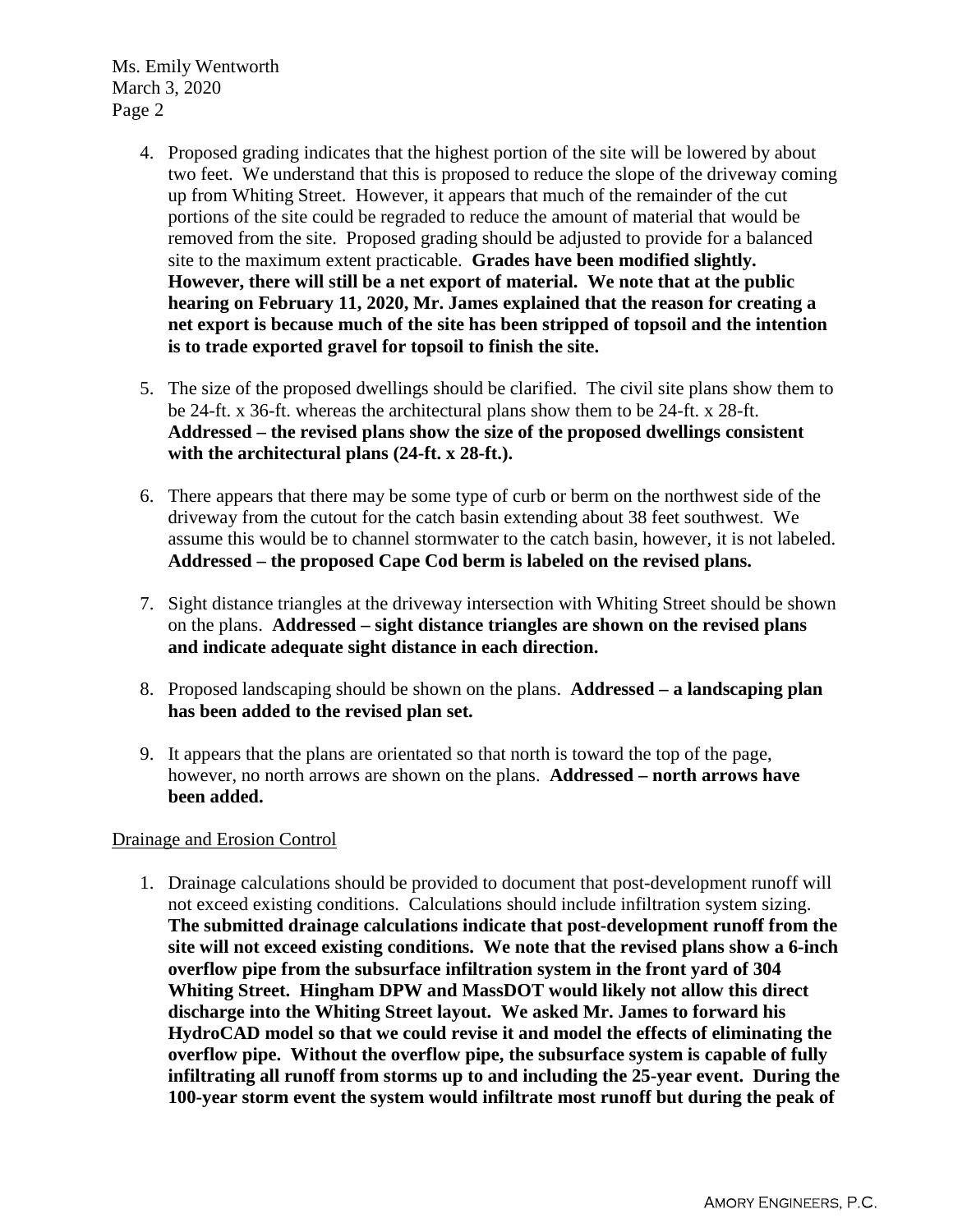Ms. Emily Wentworth March 3, 2020 Page 3

> **the storm a small amount would bypass the catch basin and flow into Whiting Street, similar to what flows from the gravel driveway under existing conditions. The existing 100-year runoff from the site into Whiting Street is estimated at a rate of 1.2 cubic feet per second (c.f.s.) and a volume of 0.086 acre-feet (a.f.). The proposed 100-year runoff from the site into Whiting Street is estimated at 0.74 c.f.s. and 0.021 a.f., which is a 40% decrease in rate and a 75% decrease in volume. Based on our analysis we recommend that the proposed overflow pipe be eliminated.**

- 2. We recommend that the proposed catch basin be installed as close to the right-of-way as possible to capture the maximum amount of runoff from the driveway. **The catch basin has not been moved but the drainage calculations indicate that runoff into Whiting Street will be significantly reduced under proposed conditions.**
- 3. The Roadway Subsurface Stormwater Infiltration System detail on Sheet 3 should specify filter fabric on the top and sides of the crushed stone. This should be the same for the roof drain drywell(s). **Addressed – the detail has been revised to specify filter fabric as recommended and a detail for the roof drain has been added.**
- 4. There appears to be a subsurface infiltration system (drywell) located in the driveway just north of the proposed dwelling at 302 Whiting Street. However, this is not labeled and there is no proposed piping shown leading to the system. If this is a proposed infiltration system it is too close to the primary soil absorption system (SAS) for 304 Whiting Street. Title 5 requires a minimum setback distance of twenty-five feet. **Addressed – all drainage facilities are in compliance with Title 5 setback requirements.**
- 5. The Eliminator Catch Basin Oil & Debris detail is shown on Sheet 5. The Precast Concrete Catch Basin detail should either show or specify The Eliminator in the catch basin. **Addressed – The Eliminator hood is not proposed. A Fabco insert is proposed to provide required stormwater treatment.**
- 6. Proposed erosion controls should be shown and detailed on the plans. **Addressed a proposed mulch log (filter sock) is shown and detailed on the revised plans.**
- 7. An operation and maintenance plan (O&M) for the stormwater system (catch basin and subsurface infiltration systems) should be submitted. O&M of the catch basin is particularly important as there is a treatment insert proposed which will require frequent maintenance. **Addressed – the Drainage Calculations include an O&M which outlines specific requirements for the Fabco treatment insert.**

# **Utilities**

1. Proposed electric/telephone/CATV and natural gas utilities should be shown on the plans. **Proposed utilities are shown on the revised plans. However, we note that the**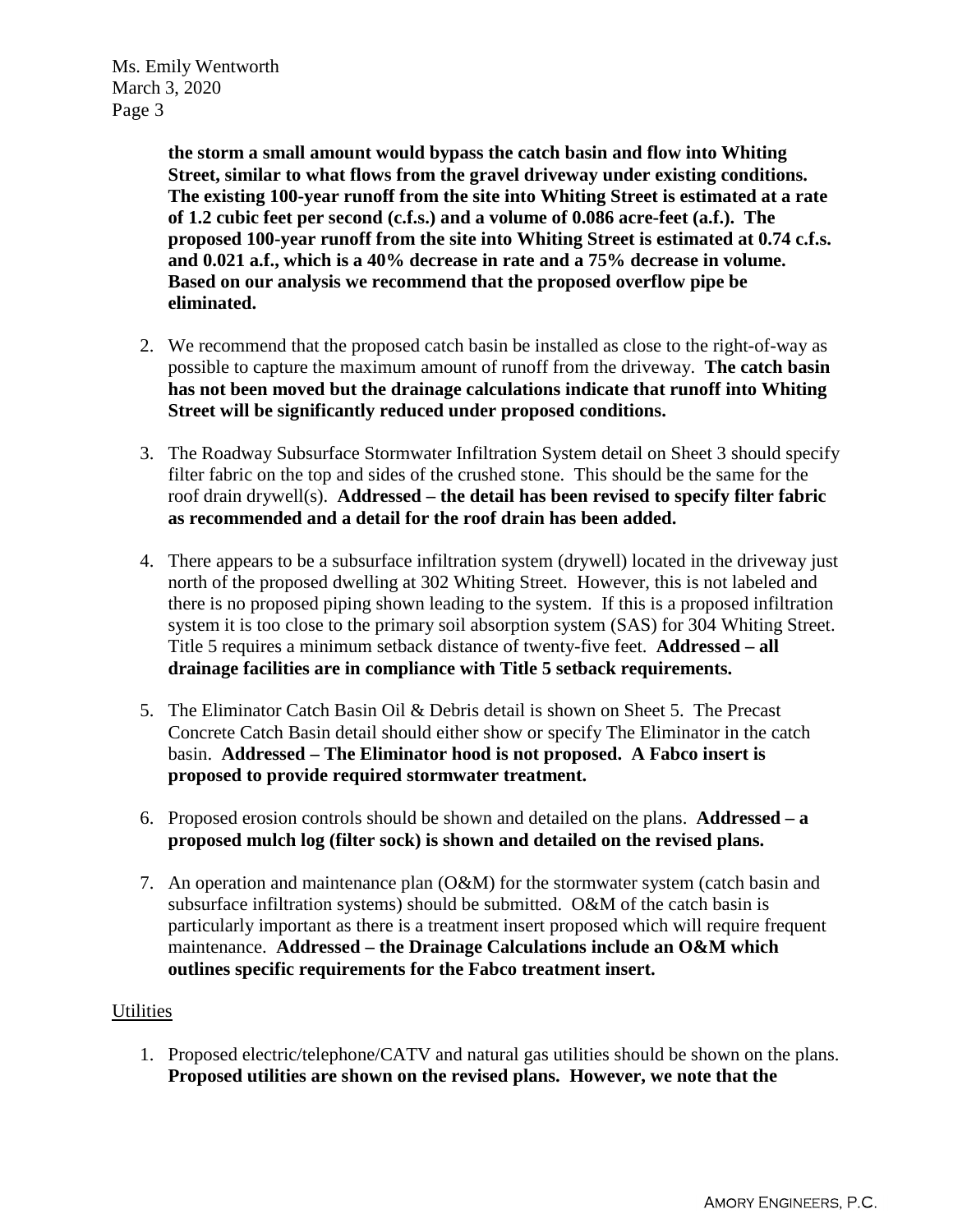# **electric/telephone/CATV utilities are proposed to be overhead from an existing utility pole on the property.**

- 2. The Application materials state that the existing dwelling is served by an onsite well "in front of the house." This well should be shown on the plans. Abandonment and decommissioning of this well will need to comply with Hingham Board of Health regulations. **Addressed – the approximate location of the existing well is shown on the revised plans with a note specifying that it be abandoned in accordance with Hingham Board of Health regulations.**
- 3. We note that the proposed septic systems are completely located outside of the Zone II. **Informational, no response required.**
- 4. In accordance with Title 5, two deep holes are required within each primary SAS and each reserve SAS, one percolation hole and one observation hole in each. Of the eight test holes that were excavated on the site in 2003, only TP 4-4 is located within a reserve area (for 304 Whiting Street). A minimum of seven additional deep holes are required by Title 5. **Mr. James has acknowledged this and advised that the additional testing will be performed.**
- 5. Septic system for the proposed 302 Whiting Street (Sheet 6):
	- a. The Septic System Profile shows seasonal high groundwater at El. 140 and that it is based on test hole No. 2. Test hole TP 2-2 was excavated to El. 142.9, which was the lowest of the eight test holes excavated on site. Additional soil testing is required to verify that the required separation from groundwater will be provided. **To be determined pending additional soil testing.**
	- b. As noted above, there are no test holes in the primary or reserve area so four test holes are required on this lot. **Additional soil test to be performed.**
	- c. A portion of the proposed reserve area is within the 100-foot buffer to the wetlands. The Applicant has asked for a waiver from §IV.5 of the Board of Health Supplemental Rules and Regulations for the Disposal of Sanitary Sewage, which requires a 100-foot setback from wetlands. Title 5 only requires a 50-foot setback. However, it appears that the primary and reserve SAS's could be reconfigured to provide the 100-foot setback. **Addressed – all proposed septic components have been moved outside the 100-foot setback.**
	- d. As currently configured, the primary SAS would not meet Title 5 breakout setback requirements. **Addressed – the reconfigured system will meet breakout requirements.**
	- e. Note 9 indicates that test hole TP 2-1 had a perc rate of 7 minutes per inch (mpi) and no other perc rates are listed. However, the soil logs indicate that all four test holes had perc rates of less than 2 mpi. (These will need to be revised with the additional test hole data that is required.) **This information will be updated pursuant to the required additional testing.**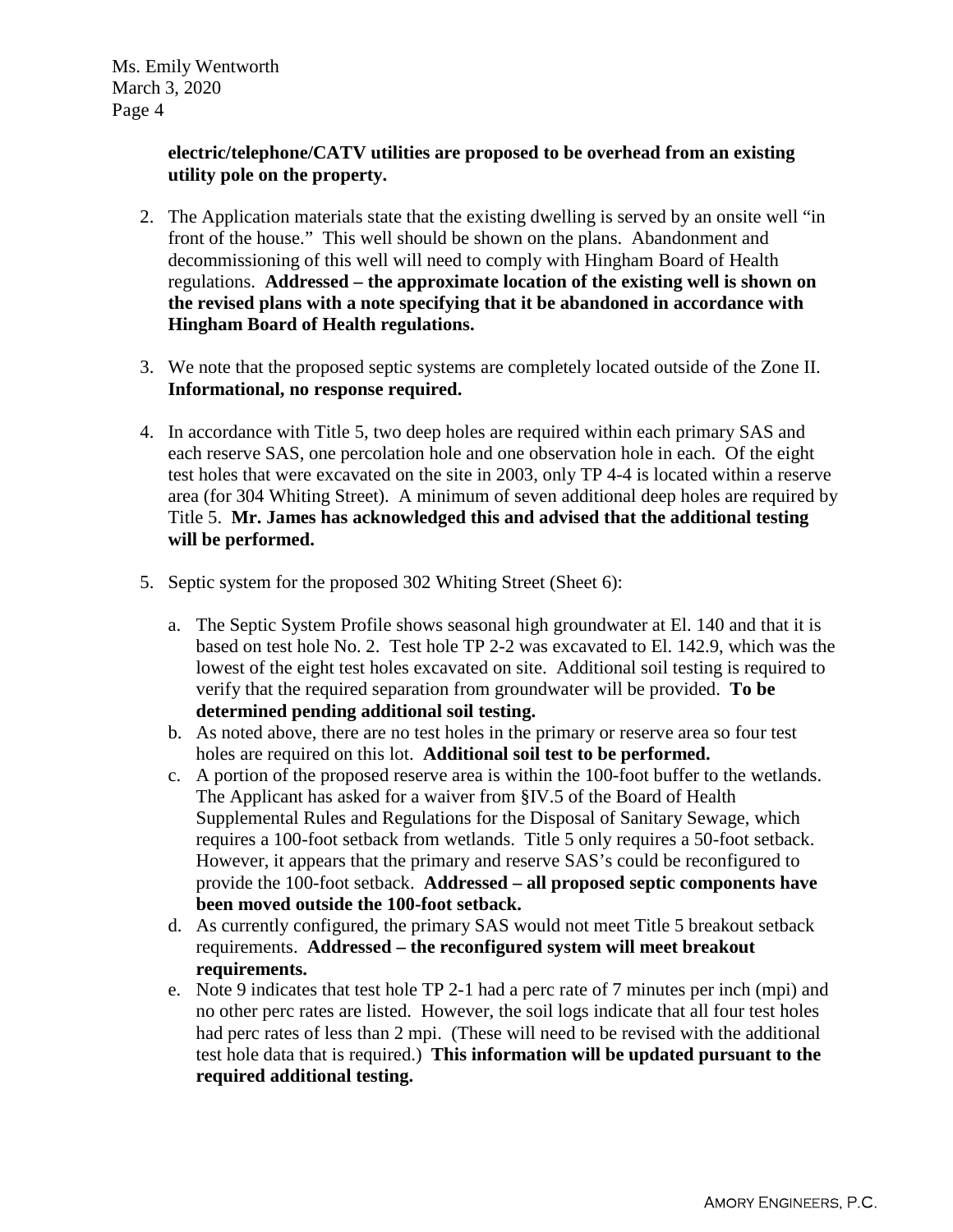Ms. Emily Wentworth March 3, 2020 Page 5

- f. Note 19 should be revised to list the actual distance to the well on the 300 Whiting Street property  $(\pm 153 - ft)$ . Addressed – actual distance to the well is shown on the revised plan to be 141.4-ft.
- 6. Septic system for the proposed 304 Whiting Street (Sheet 7):
	- a. Same comment as for 302 Whiting Street. To be determined pending additional soil testing.
	- b. As noted above, there is only one test hole within the reserve area. Title 5 requires three additional test holes for this lot. Additional soil test to be performed.
	- c. Note 9 indicates that test hole TP 4-4 had a perc rate of less than 2 mpi. However, the test hole log indicates that a perc test was not performed in test hole TP 4-4. (These will need to be revised with the additional test hole data that is required.) This information will be updated pursuant to the required additional testing.
	- d. Note 19 should be revised to list the actual distance to the well on the 300 Whiting Street property  $(\pm 122 - ft)$ . Addressed – actual distance to the well is shown on the revised plan to be 124.8-ft.

In addition to the above, there were concerns raised at the public hearing related to Title 5 requirements as they relate to Nitrogen loading, and the definition of a "facility." Please see the attached excerpts from Title 5 (310 CMR 15) for reference. Nitrogen loading limitation are imposed on a "system" not a "facility" as was suggested at the hearing (see 310 CMR 15.214). A "system" consists of the piping, tanks, distribution systems, soil absorption systems and reserve areas (see definitions 310 CMR 15.002). All proposed components of the septic systems are located outside of the mapped Zone II and the lots are proposed to be served by public water, not on site wells. Therefore, the proposed systems are not within a Nitrogen Sensitive Area and are not subject to Nitrogen loading requirements under Title 5.

Please give us a call should you have any question.

Very truly yours,

RRFNNAN

AMORY ENGINEERS, P.C.

 $By:$ 

Johnson

Patrick G. Brennan, P.E.

PGB enc.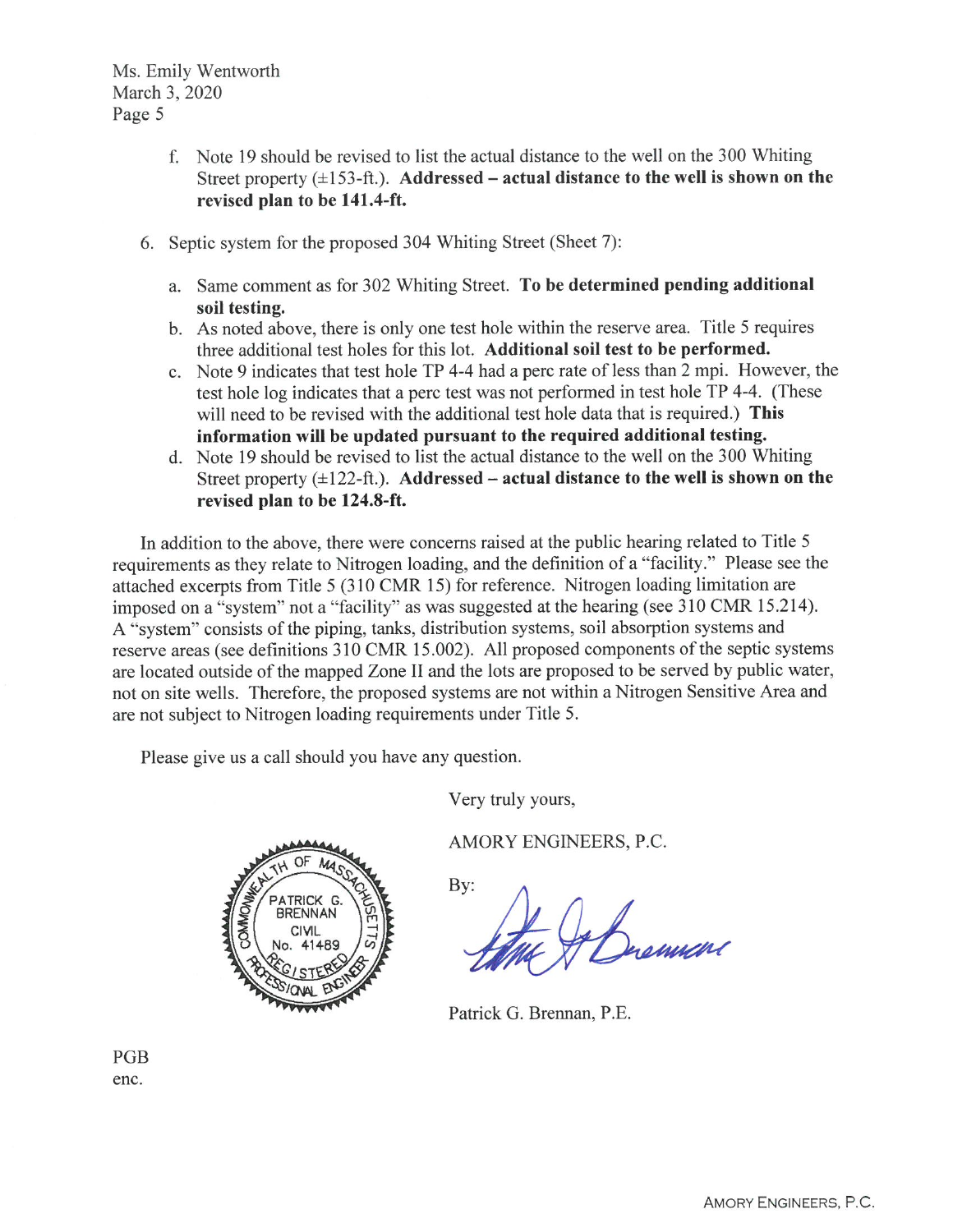#### 310 CMR: DEPARTMENT OF ENVIRONMENTAL PROTECTION

#### 15.002: continued

Dosing Chamber - A watertight structure placed between a septic tank and either a distribution box or soil absorption system which is equipped with a pump designed to discharge septic tank effluent at a predetermined rate to a soil absorption system.

Dry Well - A pit with open-jointed lining or holes through which storm-water drainage from roofs, basement floors, foundations or other areas seeps into the surrounding soil.

Dune - A coastal dune, as defined in M.G.L. c. 131, § 40 and 310 CMR 10.28(2): *Definition*.

Dwelling - A building which is used, intended, or designed for human habitation, including but not limited, to houses, hotels, motels, apartments, mobile and modular homes and condominiums and cooperatives.

Effective Capacity - The volume of a tank below the design discharge point, liquid level line.

Effluent - Sanitary sewage discharged into the environment, whether or not treated.

Emergency Repair - The repair of a system which is necessary to prevent sewage backup into a building, surface breakout of sewage, or to alleviate an imminent danger to public health, safety or the environment in accordance with 310 CMR 15.353.

Equalization Basin  $-A$  watertight tank or basin of sufficient size that has the capacity to store at a minimum the proposed daily design flows for the facility.

Facility - Any real property (including any abutting real property) and any buildings thereon, which is served, is proposed to be served, or could in the future be served, by a system or systems, where:

(a) legal title is held or controlled by the same owner or owners; or

(b) the local Approving Authority or the Department otherwise determines such real property is in single ownership or control pursuant to 310 CMR 15.011 (aggregation).

Failed Subsurface Sewage Disposal System or Failed System - A system which fails to protect public health and safety or the environment as set forth at 310 CMR 15.303 or 15.304.

Family Mobile Home Park - A facility upon which two or more mobile homes are located on a continual or seasonal non-recreational basis, regardless of whether a charge is made therefor.

Fill - The clean, uncontaminated, nonindigenous soil placed beneath, above, and/or around a soil absorption system, as specified in 310 CMR 15.201 through 15.293.

Foundation Drain  $- A$  drain around a foundation, usually located at the footing, and consisting of perforated pipe surrounded by crushed stone and filter fabric.

Geotextile Fabric  $-A$  porous material suitable to prevent fines from migrating down through the soil absorption system while still letting air circulate.

Grease Trap - A watertight structure located on a building sewer before a septic tank in which grease and oils are separated from other solid and liquid constituents of sewage and accumulated in accordance with 310 CMR 15.230.

Greywater - Any putrescible wastewater discharged from domestic activities including but not limited to washing machines, sinks, showers, bath tubs, dishwashers, or other source except toilets, urinals and any drains equipped with garbage grinders.

Groundwater - Water found in cracks, fissures and pore spaces in the saturated zone below the ground surface, including but not limited to perched groundwater.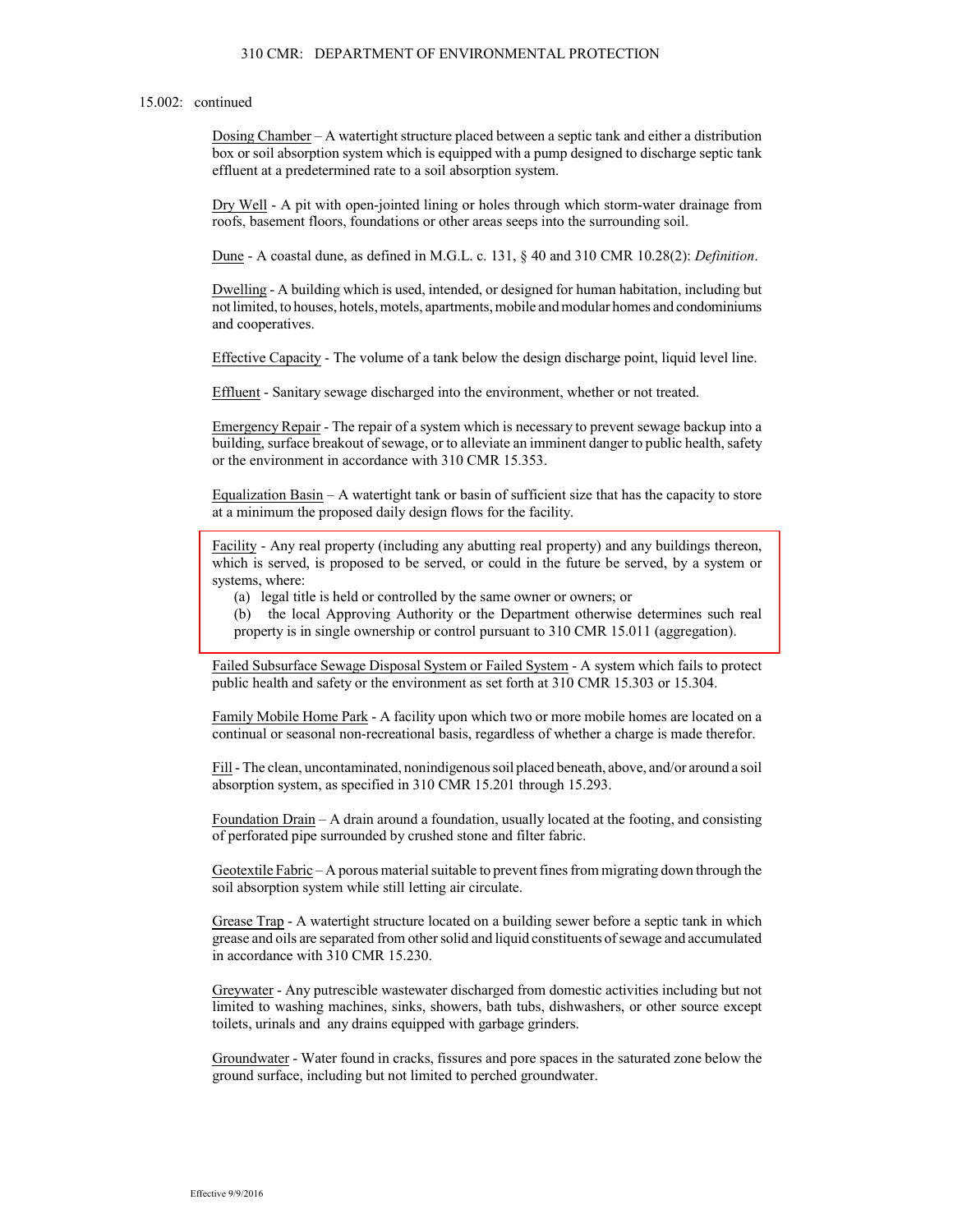### 15.002: continued

Modular Home - A prefabricated building designed and constructed to be used as a dwelling and to be transported in two or more sections to a site where the sections are permanently connected and installed on a permanent foundation.

Mottling Due to Wetness (Redoximorphic Features) - A color pattern in soil consisting of blotches or spots of contrasting high or low chroma colors which may be an indication of the upper extent of soil saturation by groundwater.

Multiple Compartment Tank - A septic tank containing more than one settling compartment in series.

Munsell System - The system of classifying soil color consisting of an alpha-numeric designation for hue, value and chroma together with a descriptive color name accepted by the USDA/Natural Resources Conservation Service (NRCS) used as a standard procedure in soil classification.

Naturally Occurring Pervious Material - Naturally occurring soil exhibiting a percolation rate of 60 minutes or less per inch which was deposited on a site by natural causes and not by human action.

New Construction - The construction of a new building for which an occupancy permit is required or an increase in the actual or design flow to any system or an increase in the actual or design flow to any nonconforming system or an increase in the design flow to any system above the existing approved capacity. New construction shall not include replacement or repair of a building in existence as of March 31, 1995 that has been totally or partially destroyed or demolished, provided there is no increase in design flow, no increase in design flow above the existing approved capacity to any system, no increase in the number of dwellings or dwelling units or no increase in the number of bedrooms in any dwelling or dwelling unit.

Nitrogen Sensitive Area - An area of land and/or natural resource area so designated by the Department in accordance with 310 CMR 15.215.

Nonconforming System - Any system which is not in full compliance with the standards and requirements of 310 CMR 15.000 and for which a variance or local upgrade approval has not been obtained. Nonconforming systems include, but are not limited to, cesspools, privies, failed systems, and systems with a design flow above 10,000 gpd.

Observed Ground-Water Elevation - That elevation below the ground surface at which water is observed weeping, flowing from the walls of, or standing in a deep observation hole.

On-site System or Disposal System or On-site Subsurface Sewage Disposal System or System - A system or series of systems for the treatment and disposal of sanitary sewage below the ground surface on a facility.

(a) The standard components of a system are: a building sewer; a septic tank to retain solids and scum; a distribution system; a soil absorption system containing effluent distribution lines to distribute and treat septic tank effluent prior to discharge to appropriate subsurface soils; and a reserve area.

(b) These terms also include tight tanks, shared systems and alternative systems. Unless the text of 310 CMR 15.000 indicates otherwise, these terms also include nonconforming systems.

Open Drain - Any uncovered ditch or culvert used for the conveyance of surface water runoff or groundwater. A culvert that carries a water course or intermittent stream is not a surface drain.

Operate - To use or occupy a facility served by an on-site system or to own a facility where such use or occupation exists.

Operator - A person who alone or together with other persons has charge or control of any system.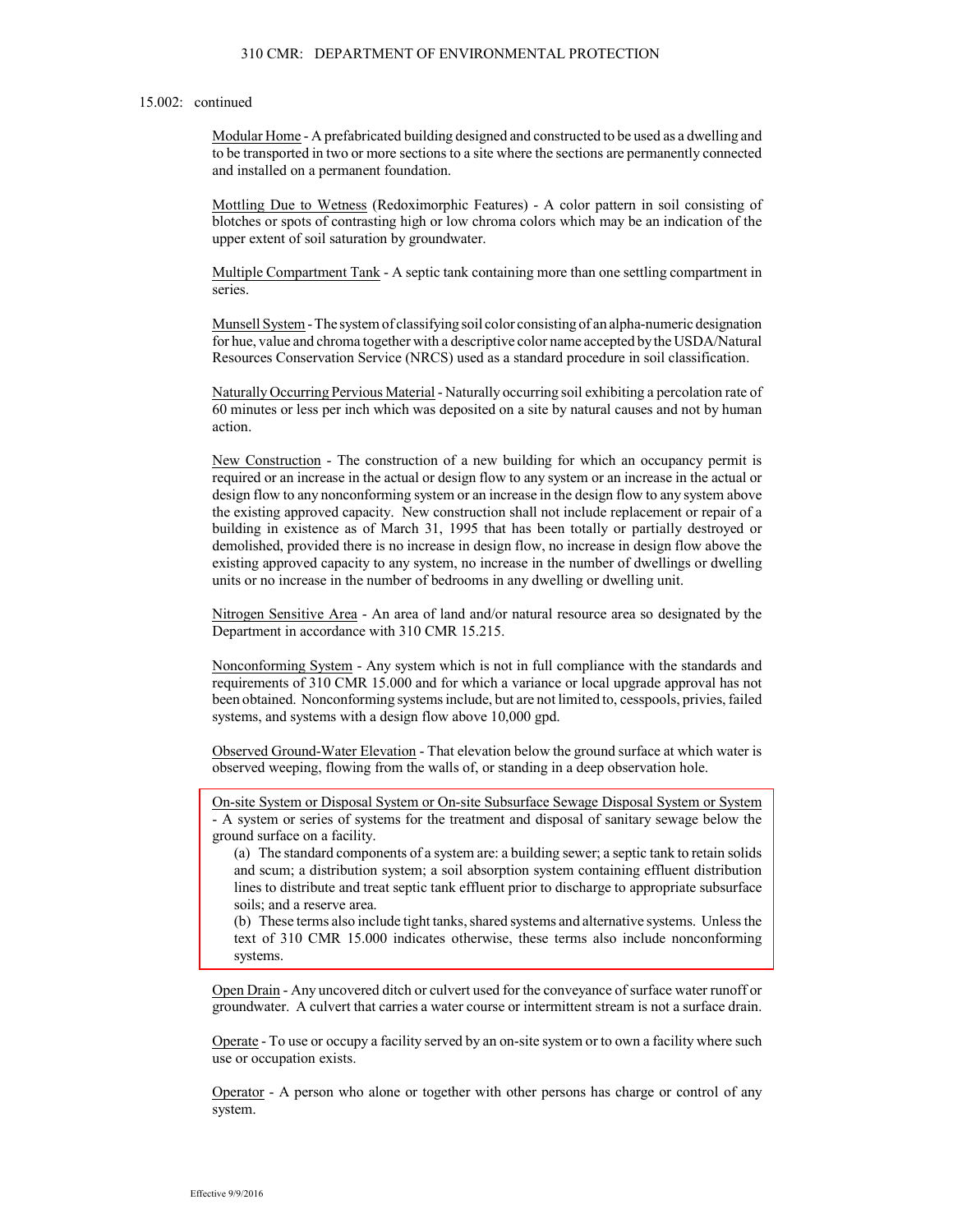#### 310 CMR: DEPARTMENT OF ENVIRONMENTAL PROTECTION

#### 15.002: continued

Surface Water Supply - Any lake, pond, reservoir, or impoundment designated as a public water supply in 314 CMR 4.00: Massachusetts Surface Water Quality Standards.

System - see on-site system.

System Inspector - A person approved by the Department pursuant to 310 CMR 15.340 as capable of appropriately assessing the condition of systems in accordance with  $310$  CMR  $15.000$ .

Temporary - A single time period or an accumulation of time periods not exceeding 180 total days in any 365-day period.

Tight Tank - A water tight vessel having an inlet to receive raw sewage but no outlet and which is designed and used to collect and store sewage until it is removed for disposal.

Title 5 of the State Environmental Code, 310 CMR 15.000 - The Department's regulation for the siting, construction, inspection, upgrade and expansion of on-site sewage treatment and disposal systems and for the transport and disposal of septage.

Training Contact Hours (TCH) – The hours of training a person has had prior to the renewal of either a soil evaluator or system inspector approval. Each seminar, workshop, training course, gr college course will have a specific training hour value as rated by the Department or an agent authorized by the Department.

Treatment Works - Any and all devices, processes, and properties, real or personal, used in the collection, pumping, transmission, storage, treatment, disposal, recycling, reclamation or reuse of waterborne pollutants, including septage receiving facilities but not including any works receiving a hazardous waste from off the site of the works for the purpose of treatment, storage gi or disposal. Treatment works must be permitted by the Department pursuant to the authority of M.G.L. c. 21,  $\S$  27 through 52 and regulations thereunder.

Tributary to Surface Water Supply - Any body of running water, including a river, stream, brook get or creek, which moves in a definite channel in the ground due to a hydraulic gradient, and which is designated as a tributary to a public water supply in 314 CMR 4.00: *Massachusetts Surface* Water Quality Standards, provided that such water supply is a surface water supply as defined in 310 CMR 15.000. The exact location and extent of tributaries to surface water supplies shall be determined by reference to the most current U.S.G.S. and/or GIS maps and in consultation with the Department's Division of Watershed Management and the Drinking Water Program.

Underground Injection Control Program or UIC Program – The Underground Injection Control Program under Part C of the federal Safe Drinking Water Act, 42 U.S.C. §§ 300f et seq., which is implemented and enforced by the Department in Massachusetts pursuant to its UIC regulations at 310 CMR 27.00: Underground Injection Control Regulations.

Unsuitable Material – All impervious material, all organic sediments, and all material found in the following horizons: O (organic), A (topsoil), and E (mineral). All bedrock, including saprolite or weathered bedrock, schist, and ledge. (see, also, the definition of impervious material).

Upgrade - The modification of one or more components of an on-site system or the design and construction of a new on-site system which is intended to bring a nonconforming system into conformance with 310 CMR 15.000. An emergency repair is not an upgrade.

USDA/NRCS - The United States Department of Agriculture, Natural Resources Conservation Service.

USGS - The United States Geological Survey, within the United States Department of the Interior.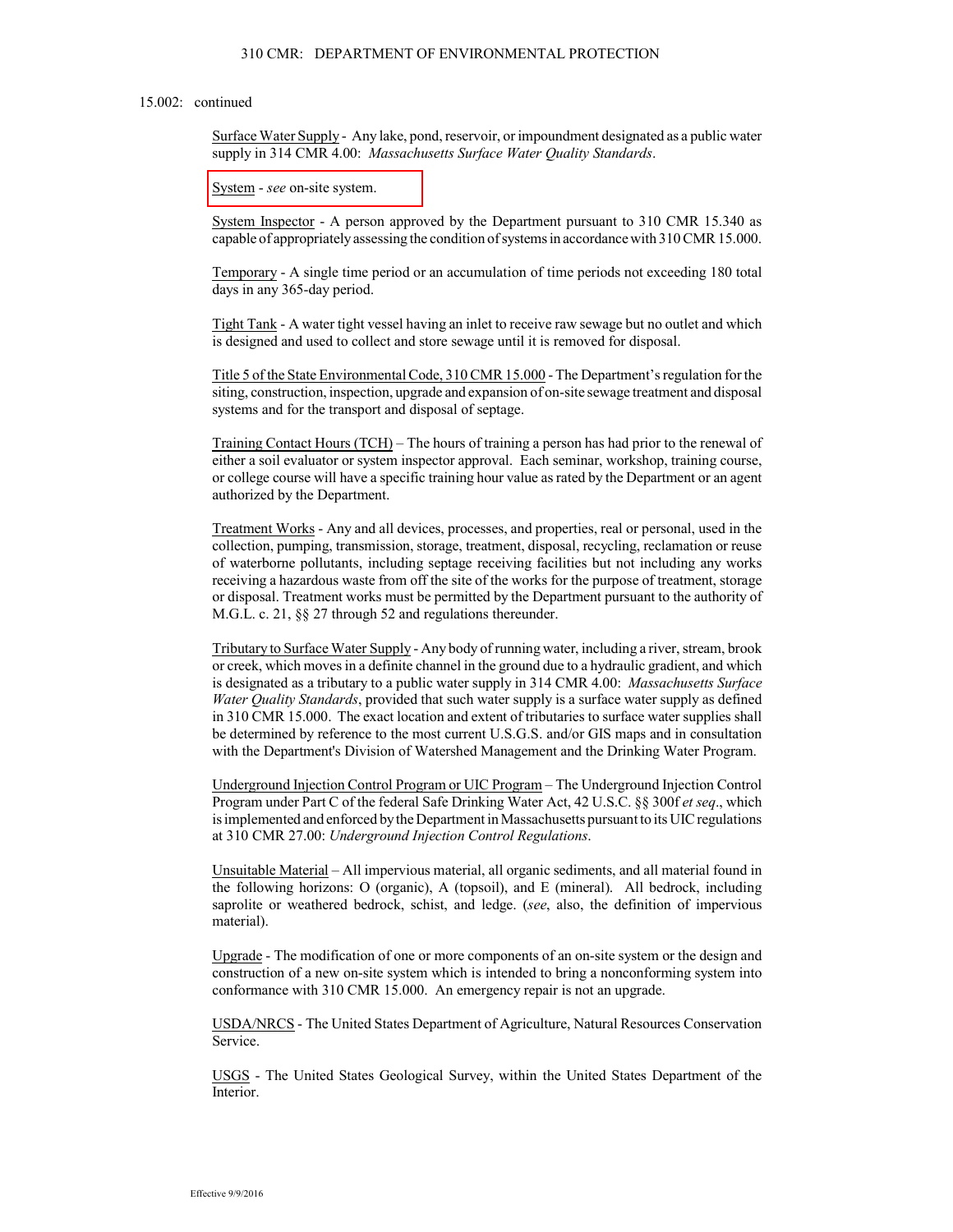#### 15.213: continued

- (b) there is no increase in design flow from such building or buildings;
- (c) no connection to a public sewer or shared system is available;
- (d) the owner or applicant cannot site the system elsewhere;

(e) the septic tank or humus/composting toilet is sited outside of the velocity zone or regulatory floodway, either horizontally or vertically;

 $(f)$  the system achieves separation from high groundwater elevation as required by 310 CMR 15.212; and

 $(g)$  any portion of the soil absorption system that is within the velocity zone or regulatory floodway is a leaching bed or trench system or any other system constructed in accordance with the Wetlands Protection Act and 310 CMR 10.00: Wetlands Protection.

### 15.214: Nitrogen Loading Limitations

(1) No system serving new construction in Nitrogen Sensitive Areas designated in 310 CMR 15.215 shall be designed to receive or shall receive more than 440 gallons of design flow per day per acre except as set forth at 310 CMR 15.216 (aggregate flows) or 15.217 (enhanced nitrogen removal).

 $(2)$  No system serving new construction in areas where the use of both on-site systems and drinking water supply wells is proposed to serve the facility shall be designed to receive or shall receive more than 440 gallons of design flow per day per acre from residential uses except as set forth at 310 CMR 15.216 (aggregate flows) or 15.217 (enhanced nitrogen removal).

(3) It shall be the duty of the owner of the system or proposed system to ascertain whether or find the facility to be constructed will be in a nitrogen sensitive area. The Department will prepare and make available at locations generally accessible to the public maps portraying designated nitrogen sensitive areas within the Commonwealth.

### 15.215: Designation of Nitrogen Sensitive Areas

The following areas have been determined by the Department to be particularly sensitive to the discharge of pollutants from on-site sewage disposal systems and are therefore designated half introgen sensitive. The necessity of providing increased treatment of pollutants and reduction in nutrients discharged from on-site sewage disposal systems, including nitrogen, nitrogen as holy higher phosphorous and pathogens in these areas warrants the imposition of the loading restrictions set forth in 310 CMR 15.214.

(1) Interim Wellhead Protection Areas and Department approved Zone IIs of public water supplies;

(2) Nitrogen sensitive embayments or other areas which are designated as nitrogen sensitive for purposes of 310 CMR 15.000 shall be mapped based on scientific evaluations of the affected water body and adopted through parallel public processes pursuant to both 310 CMR 15.000 and 314 CMR 4.00: Massachusetts Surface Water Quality Standards.

### 15.216: Aggregate Determinations of Flows and Nitrogen Loadings

(1) The 440 gallons per day per acre nitrogen loading limitation imposed by 310 CMR 15.214 may be calculated in the aggregate by using nitrogen credit land in accordance with an approved Facility Aggregation Plan or Community Aggregation Plan. Applicants proposing systems to be located within a community or region covered by a Community Aggregation Plan approved by the Department shall calculate aggregate determinations of flows and nitrogen loadings in accordance with the Plan and the Department's Guidelines for Title 5 Aggregation of Flows and Nitrogen Loading. All other applicants seeking aggregate determination of flows and nitrogen loading shall prepare a Facility Aggregation Plan in accordance with 310 CMR 15.216 and the Department's Guidelines for Title 5 Aggregation of Flows and Nitrogen Loading.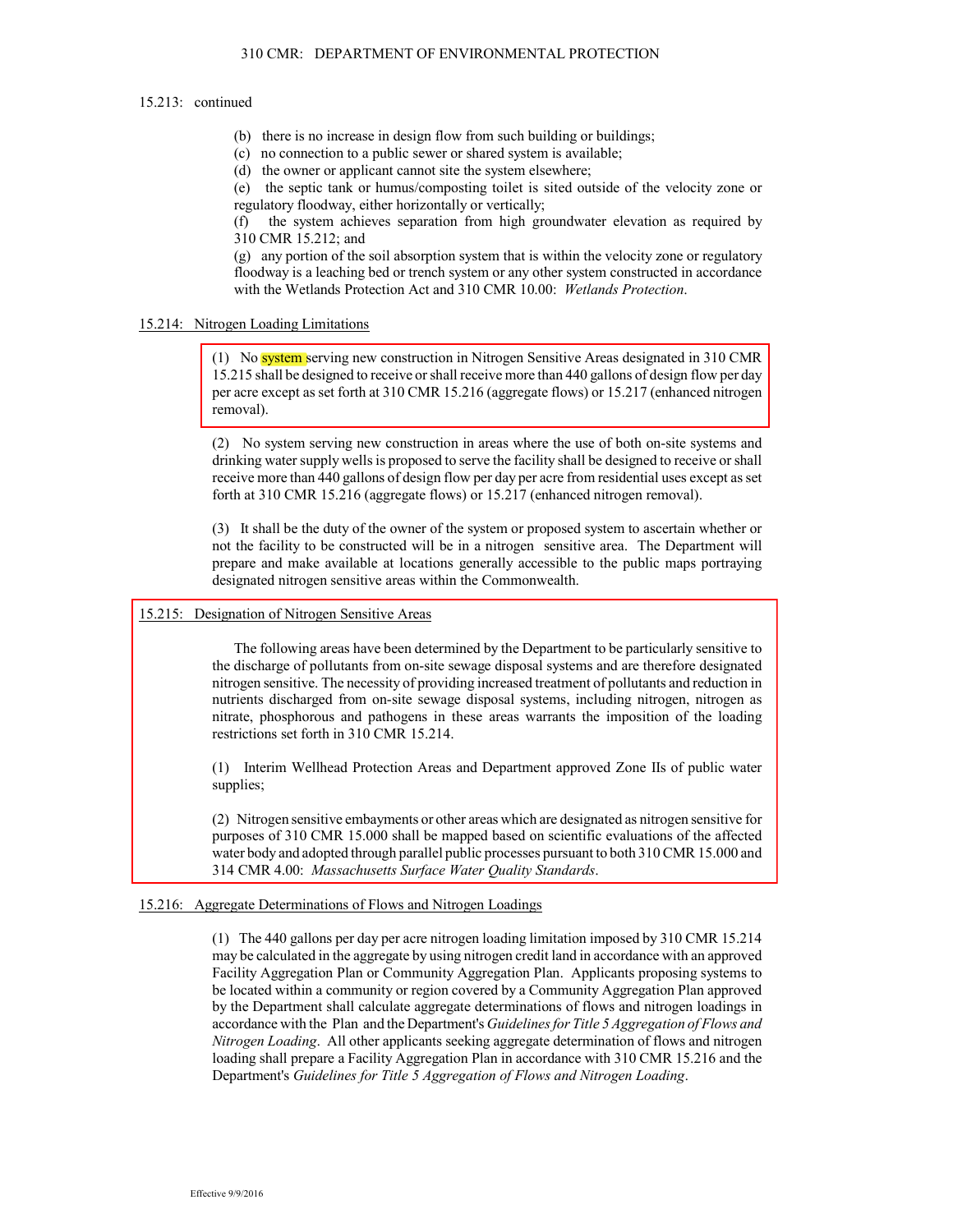#### 15.216: continued

(2) To qualify as Nitrogen Credit Land, the land must:

(a) be within the same Nitrogen Sensitive Area as the facility if the facility is in a Nitrogen Sensitive Area;

(b) be within the same subdivision in an area where the use of both on-site systems and drinking water wells are proposed to serve the facility;

(c) not have any manmade sources of nitrogen, including, but not limited to, was tewater discharges and nitrogen based fertilizer located thereon;

(d) not be used for raising, breeding or keeping of animals;

(e) be pervious;

(f) be outside of Zone As, Velocity Zones and Regulatory Floodways;

(g) not be covered by any surface water body including, but not limited to, a river, stream, lake, pond, or ocean;

(h) not be currently designated as nitrogen credit land; and

(i) meet the criteria set forth in the Department's Guidelines for Title 5 Aggregation of Flows and Nitrogen Loading.

(3) Land located within a Zone I of a public water supply well may be used as nitrogen credit land unless the well is determined to be at risk in accordance with the Department's "Guidelines" for Title 5 Aggregation of Flows and Nitrogen Loading" or the proposed design flow is 2,000 gallons per day or greater.

### (4) Community Aggregation Plans.

(a) A city or town may seek Department approval for aggregate determination of flows and nitrogen loading across a region wide area such as, but not limited to, a Zone II of a public water supply well. Department approval of a Community Aggregation Plan may authorize the local Approving Authority to approve site specific facility aggregation plans in accordance with the approved Community Aggregation Plan.

The Department may approve a Community Aggregation Plan provided that the (b) following conditions are met:

1. the local Approving Authority has approved the Plan;

2. the Plan contains a mechanism to protect surface and ground water supplies within the community or region from pollutant and nitrogen loading and a proposed mechanism for implementing the Plan;

3. the Plan meets the criteria in the Department's "Guidelines for Title 5 Aggregation of Flows and Nitrogen Loading;"

4. for areas that include a Zone II, the Plan includes a nitrate loading analysis and nitrate management plan as specified in  $310$  CMR  $22.21(2)(d)$ ; and

5. any other conditions that the Department deems appropriate.

(5) Facility Aggregation Plans. The Approving Authority may approve a Facility Aggregation Plan provided that the following conditions are met:

(a) The proposed facility meets the criteria in the Department's Guidelines for Title 5 Aggregation of Flows and Nitrogen Loading,

(b) the design flow of 440 gallons per day per acre equivalency across the facility and other land areas for which nitrogen credit is sought, but not necessarily on every individual acre, will be met through recorded land use restrictions that restrict nitrogen loading on facility land and nitrogen credit land. These land use restrictions must be substantially identical to those contained in the Department's Guidelines for Title 5 Aggregation of Flows and Nitrogen Loading, run in perpetuity, be approved by the respective land owners, run to the benefit of the municipality acting by and through the Local Approving Authority and, in the case of nitrogen credit land, also run to the benefit of the facility land. The applicant shall record or register such restrictions and easements in the appropriate Registry of Deeds or Land Registration Office within 30 days of approval of the plan; and

(c) any other conditions that the Approving Authority deems appropriate.